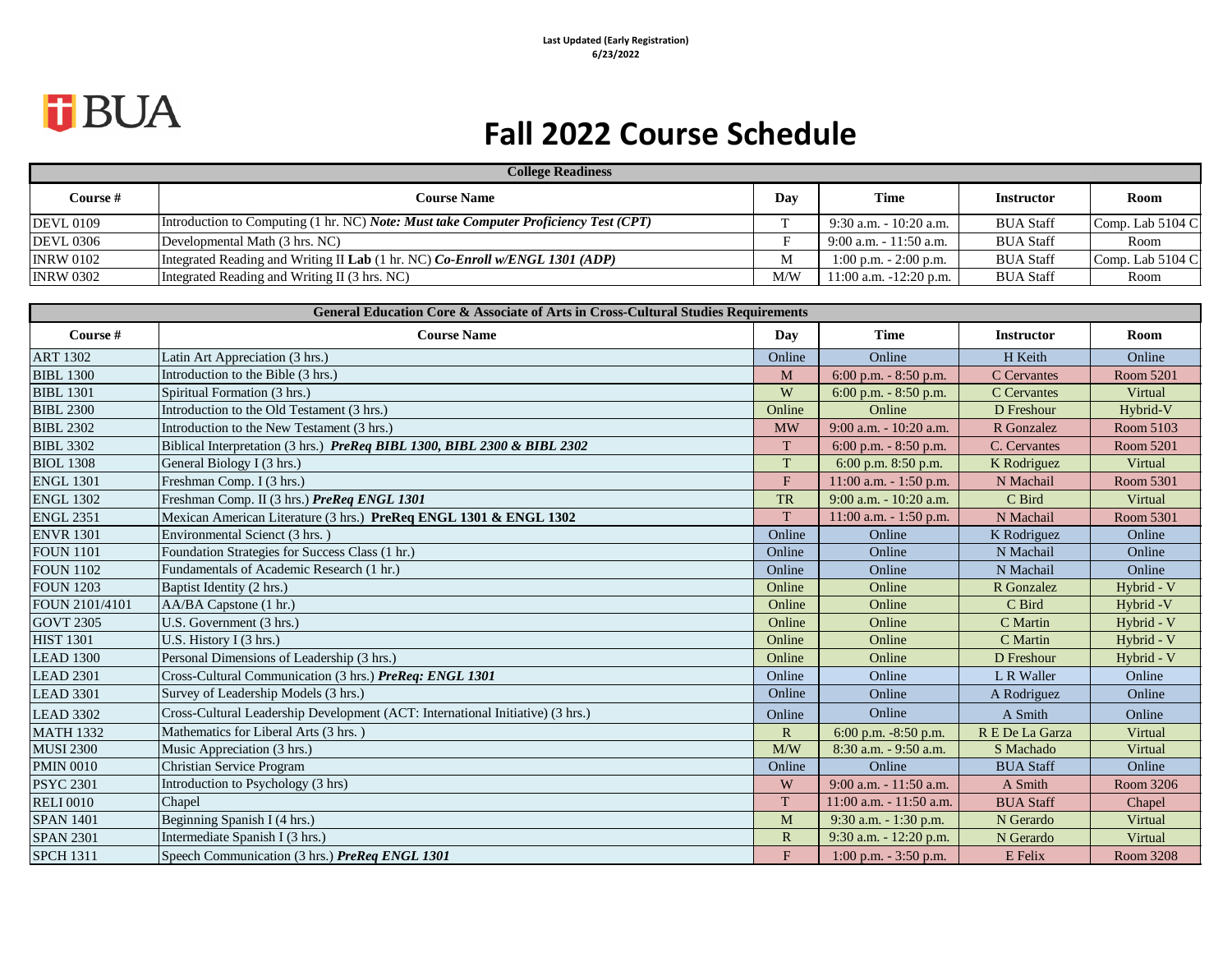| <b>THEO 1300</b> | <b>PreRea ENGL 1301</b><br>$\overline{\phantom{0}}$<br>ΙB.<br>blical Ethic.<br>$^{\circ}$ hrs | Jnline | Online | ervantes<br>$\sim$ $\sim$ $\sim$ | Hybrid |
|------------------|-----------------------------------------------------------------------------------------------|--------|--------|----------------------------------|--------|
|                  |                                                                                               |        |        |                                  |        |

| <b>Bachelor of Arts in Biblical /Theological Studies Requirements</b> |                                                                                                                                        |              |                           |                   |               |  |
|-----------------------------------------------------------------------|----------------------------------------------------------------------------------------------------------------------------------------|--------------|---------------------------|-------------------|---------------|--|
| Course #                                                              | <b>Course Name</b>                                                                                                                     | Day          | Time                      | <b>Instructor</b> | Room          |  |
| <b>LEAD 4199</b>                                                      | Internship: Biblical Theological Studies (1 hr.) PreReq: Must have completed 60 hrs of course work &<br><i>approved by Dept. Chair</i> | Online       | Online                    | D Freshour        | Hybrid - V    |  |
| <b>BIBL 4392</b>                                                      | Special Topics - Advanced Bible: The Gospel of Matthew (3 hrs.) PreReq: THEO 3301 and THEO 3302                                        | M/W          | $2:30$ p.m. $-3:50$ p.m.  | <b>BUA Staff</b>  | Room          |  |
| <b>CHPL 3300</b>                                                      | <b>Biblical and Historical Models of Church Planting (3 hrs.)</b>                                                                      | <b>TBD</b>   | <b>TBD</b>                | <b>BUA Staff</b>  | Room          |  |
| <b>CHIS 4301</b>                                                      | Church History I (3 hrs.)                                                                                                              | Online       | Online                    | D Freshour        | Online        |  |
| <b>PMIN 4302</b>                                                      | Skills in Church Administration (3 hrs.)                                                                                               | $\mathbb{R}$ | $8:30$ a.m. $-11:20$ a.m. | J Zayasbazan      | Room          |  |
| <b>PMIN 4303</b>                                                      | Skills in Church Revitalization (3 hrs.)                                                                                               | T/R          | $9:30$ a.m. $-12:20$ p.m. | J Smith           | $Hybrid - IP$ |  |
| <b>THEO 3301</b>                                                      | Introduction to Theology (3 hrs.) PreReq: BIBL 1300, BIBL 2300, BIBL 2302                                                              | W            | $2:00$ p.m. $-4:50$ p.m.  | C Curtis          | Room 3206     |  |
| THEO/MUSI 3303                                                        | Perspectives in Christian Worship (3hrs.) Cross-listed                                                                                 | W            | 6:00 p.m. $-8:50$ p.m.    | C Curtis          | Room 3206     |  |
| <b>THEO 3305</b>                                                      | Theology of the Old Testament Prophets (3 hrs.) PreReq: THEO 3301 and THEO 3302                                                        | M            | $6:00$ p.m. $-8:50$ p.m.  | <b>BUA Staff</b>  | Room          |  |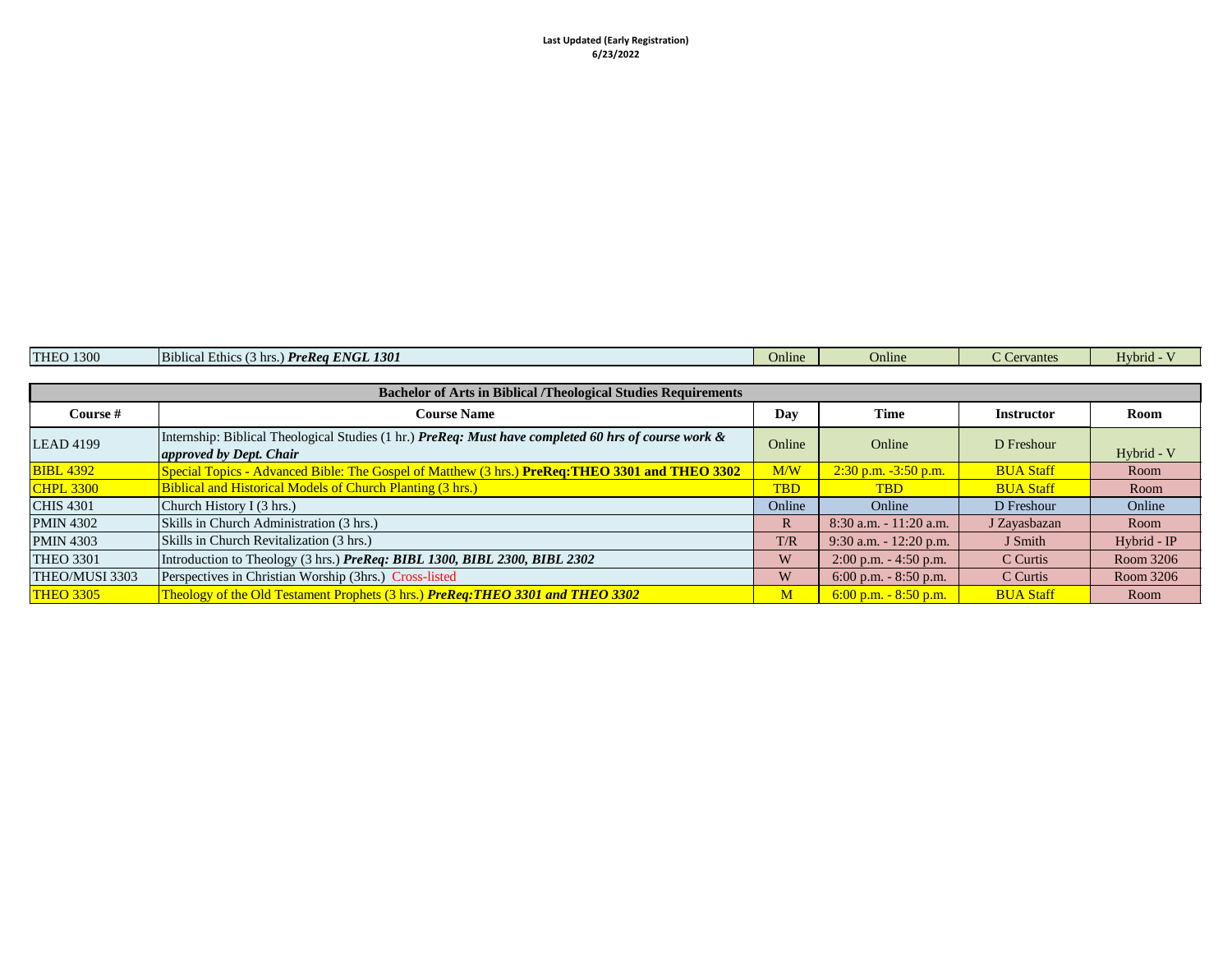#### **Last Updated (Early Registration) 6/23/2022**

| <b>Bachelor of Arts in Business Leadership</b> |                                                                                                                        |              |                          |                   |            |
|------------------------------------------------|------------------------------------------------------------------------------------------------------------------------|--------------|--------------------------|-------------------|------------|
| Course #                                       | <b>Course Name</b>                                                                                                     | Day          | <b>Time</b>              | <b>Instructor</b> | Room       |
| <b>LEAD 4198</b>                               | Internship: Business Leadership (1 hr.) PreReq: Must have completed 60 hrs of course work & approved<br>by Dept. Chair | Online       | Online                   | C Smith           | Hybrid - V |
| <b>ACCT 2301</b>                               | Principles of Accounting (3 hrs.) PreReq BUSI 1301, & MATH 1324                                                        | Online       | Online                   | J Valdez          | Hybrid - V |
| <b>BUSI 1301</b>                               | <b>Introduction to Business (3 hrs.)</b>                                                                               | $\mathbb{R}$ | 6:00 p.m. $-8:50$ p.m.   | <b>BUA Staff</b>  | Virtual    |
| <b>BUSI 2301</b>                               | Business Information Systems and Processing (3 hrs.) PreReq: BUSI 1301                                                 | T            | 6:00 p.m. $-8:50$ p.m.   | $C$ Smith         | Virtual    |
| <b>BUSI 4301</b>                               | Entrepereneurial Process (3 hrs.) PreReq: BUSI 2301, BUSI 2311, MGMT 3305 & ECON 2325                                  | <b>MW</b>    | $8:30$ a.m. $-9:50$ a.m. | <b>BUA Staff</b>  | Room 5204  |
| <b>ECON 2325</b>                               | Microeconomics (3 hrs.) PreReq: BUSI 1301 & MATH 1324                                                                  | Online       | Online                   | J Valdez          | Online     |
| <b>MATH 1324</b>                               | Business Math (3 hrs.)                                                                                                 | T            | $1:00$ p.m. $-3:50$ p.m. | N Holguin         | Room 5201  |
| <b>MRKT 3301</b>                               | Principles of Marketing (3 hrs.) PreReq: BUSI 2301, BUSI 2311, MATH 1324 & ECON 2325                                   | W            | 6:00 p.m. $-8:50$ p.m.   | C Smith           | Virtual    |
| <b>MGMT 3305</b>                               | Principles of Management (3 hrs.) PreReq: ACCT 2301, BUSI 1301 & BUSI 2311                                             | $\mathbb{R}$ | 6:00 p.m. $-8:50$ p.m.   | C Smith           | Virtual    |
| THEO 4392/LEAD 4392                            | Christian Ethics in the Workplace (3 hrs.) PreReq: LEAD 1300, LEAD 2301, and THEO 1300                                 | $\mathbb{R}$ | $1:00$ p.m. $-3:50$ p.m. | J Zayasbazan      | Room       |

| <b>Bachelor of Arts in Human Behavior</b> |                                                                                                                   |                   |                           |                  |            |  |
|-------------------------------------------|-------------------------------------------------------------------------------------------------------------------|-------------------|---------------------------|------------------|------------|--|
| Course #                                  | Time                                                                                                              | <b>Instructor</b> | Room                      |                  |            |  |
| <b>LEAD 4197</b>                          | Internship: Human Behavior (1 hr.) PreReq: Must have completed 60 hrs of course work & approved by<br>Dept. Chair | Online            | Online                    | A Smith          | Hybrid - V |  |
| <b>PCC 3300</b>                           | Introduction to Pastoral Care (3 hrs.)                                                                            | Online            | Online                    | A Smith          | Online     |  |
| <b>PSYC 2331</b>                          | Theories of Learning (3 hrs.)                                                                                     | M                 | $9:30$ a.m. $-12:20$ p.m. | M Lim            | Room       |  |
| <b>PSYC 3321</b>                          | Human Development                                                                                                 | F                 | $1:00$ p.m. $-3:50$ p.m.  | T Perez-Orozco   | Virtual    |  |
| <b>PSYC 3361</b>                          | Social Psychology (3 hrs.)                                                                                        | Online            | Online                    | M Lim            | Online     |  |
| <b>SOCI 2301</b>                          | Social Problems (3 hrs.)                                                                                          | M/W               | $2:30$ p.m. $-3:50$ p.m.  | R G De la Garza  | Room       |  |
| <b>SOCI</b> 3312                          | Research Methods for the Behavioral & Social Science (3 hrs.)                                                     | M/W               | 4:00 p.m. $-$ 5:20 p.m.   | R G De la Garza  | Room       |  |
| <b>SOCI 4301</b>                          | <b>Classical Sociological Theory (3 hrs.)</b>                                                                     | Online            | Online                    | <b>BUA Staff</b> | Online     |  |
| SWO 2321                                  | Introduction to Social Work (3 hrs.)                                                                              | M                 | 6:00 p.m. $-8:50$ p.m.    | E Morrow         | Virtual    |  |
| SWO 3371                                  | Social Work Practice (3hrs.)                                                                                      | Online            | Online                    | E Morrow         | Hybrid - V |  |

| <b>Bachelor of Arts in Music</b> |                                                        |            |                          |                   |           |
|----------------------------------|--------------------------------------------------------|------------|--------------------------|-------------------|-----------|
| Course #                         | <b>Course Name</b>                                     |            | Time                     | <b>Instructor</b> | Room      |
| <b>MUSI 2321</b>                 | History of Music before 1800's                         | M/F        | $8:30$ a.m. $-9:50$ a.m. | $Z$ heng, $M$     | Room 3206 |
| THEO/MUSI 3303                   | Perspectives in Christian Worship (3hrs.) Cross-listed | W          | 6:00 p.m. $-8:50$ p.m.   | C Curtis          | Room      |
| <b>MUSI</b> 1101                 | Applied Music: Piano I (1 hr.)                         | <b>TBA</b> | <b>TBA</b>               | D Paquot          | Virtual   |
| <b>MUSI</b> 1102                 | Applied Music: Piano II (1 hr.)                        | <b>TBA</b> | <b>TBA</b>               | D Paquot          | Virtual   |
| <b>MUSI 2101</b>                 | Applied Music: Piano III (1 hr.)                       | <b>TBA</b> | <b>TBA</b>               | D Paquot          | Virtual   |
| <b>MUSI 2102</b>                 | Applied Music: Piano IV (1 hr.)                        | <b>TBA</b> | <b>TBA</b>               | D Paquot          | Virtual   |
| <b>MUSI 3101</b>                 | Applied Music: Piano V (1 hr.)                         | <b>TBA</b> | <b>TBA</b>               | D Paquot          | Virtual   |
| <b>MUSI 3102</b>                 | Applied Music: Piano VI (1 hr.)                        | <b>TBA</b> | <b>TBA</b>               | D Paquot          | Virtual   |
| <b>MUSI 4101</b>                 | Applied Music: Piano VII (1 hr.)                       | <b>TBA</b> | <b>TBA</b>               | D Paquot          | Virtual   |
| <b>MUSI 4102</b>                 | Applied Music: Piano VIII (1 hr.)                      | <b>TBA</b> | <b>TBA</b>               | D Paquot          | Virtual   |
| <b>MUSI</b> 1103                 | Classical Guitar I (1 hr.)                             | <b>TBA</b> | <b>TBA</b>               | S Frade Machado   | Virtual   |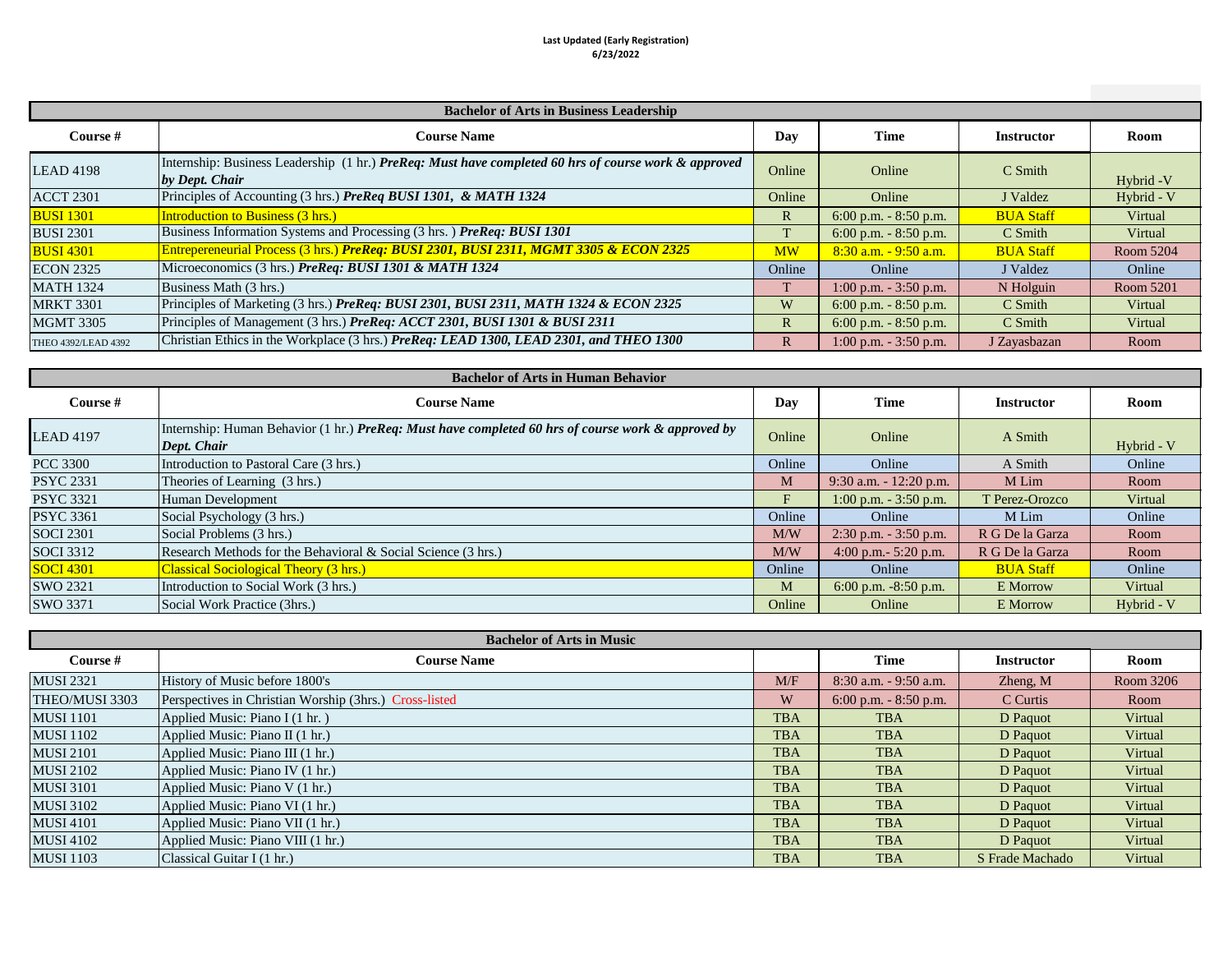#### **Last Updated (Early Registration) 6/23/2022**

| <b>MUSI 1104</b> | Classical Guitar II (1 hr.)                                                     | <b>TBA</b>               | <b>TBA</b>              | S Frade Machado    | Virtual   |
|------------------|---------------------------------------------------------------------------------|--------------------------|-------------------------|--------------------|-----------|
| <b>MUSI 2103</b> | Classical Guitar III (1 hr.)                                                    | <b>TBA</b>               | <b>TBA</b>              | S Frade Machado    | Virtual   |
| <b>MUSI 2104</b> | Classical Guitar IV(1 hr.)                                                      | TBA                      | <b>TBA</b>              | S Frade Machado    | Virtual   |
| <b>MUSI 3103</b> | Classical Guitar V (1 hr.)                                                      | <b>TBA</b>               | <b>TBA</b>              | S Frade Machado    | Virtual   |
| <b>MUSI 3104</b> | Classical Guitar VI (1 hr.)                                                     | <b>TBA</b>               | <b>TBA</b>              | S Frade Machado    | Virtual   |
| <b>MUSI 4103</b> | Classical Guitar VII (1 hr.)                                                    | <b>TBA</b>               | <b>TBA</b>              | S Frade Machado    | Virtual   |
| <b>MUSI 4104</b> | Classical Guitar VIII (1 hr.)                                                   | <b>TBA</b>               | <b>TBA</b>              | S Frade Machado    | Virtual   |
| <b>MUSI 1105</b> | Applied Music: Voice I (1 hr.)                                                  | <b>TBA</b>               | <b>TBA</b>              | M Zheng            | In-person |
| <b>MUSI 1106</b> | Applied Music: Voice II (1 hr.)                                                 | <b>TBA</b>               | <b>TBA</b>              | M Zheng            | In-person |
| <b>MUSI 2105</b> | Applied Music: Voice III (1 hr.)                                                | <b>TBA</b>               | <b>TBA</b>              | M Zheng            | In-person |
| <b>MUSI 2106</b> | Applied Music: Voice IV (1 hr.)                                                 | <b>TBA</b>               | <b>TBA</b>              | M Zheng            | In-person |
| <b>MUSI 3105</b> | Applied Music: Voice V (1 hr.)                                                  | <b>TBA</b>               | <b>TBA</b>              | M Zheng            | In-person |
| <b>MUSI 3106</b> | Applied Music: Voice VI (1 hr.)                                                 | <b>TBA</b>               | <b>TBA</b>              | M Zheng            | In-person |
| <b>MUSI 4105</b> | Applied Music: Voice VII (1 hr.)                                                | <b>TBA</b>               | <b>TBA</b>              | M Zheng            | In-person |
| <b>MUSI 4106</b> | Applied Music: Voice VIII (1 hr.)                                               | <b>TBA</b>               | <b>TBA</b>              | M Zheng            | In-person |
| <b>MUSI 1107</b> | Applied Music: Violin I (1 hr.)                                                 | <b>TBA</b>               | <b>TBA</b>              | W Oh               | Virtual   |
| <b>MUSI 1108</b> | Applied Music: Violin II (1 hr.)                                                | <b>TBA</b>               | <b>TBA</b>              | W Oh               | Virtual   |
| <b>MUSI 2107</b> | Applied Music: Violin III (1 hr.)                                               | <b>TBA</b>               | <b>TBA</b>              | W Oh               | Virtual   |
| <b>MUSI 2108</b> | Applied Music: Violin IV (1 hr.)                                                | <b>TBA</b>               | <b>TBA</b>              | W Oh               | Virtual   |
| <b>MUSI 3107</b> | Applied Music: Violin V (1 hr.)                                                 | <b>TBA</b>               | <b>TBA</b>              | W Oh               | Virtual   |
| <b>MUSI 3108</b> | Applied Music: Violin VI (1 hr.)                                                | <b>TBA</b>               | <b>TBA</b>              | W Oh               | Virtual   |
| <b>MUSI 4107</b> | Applied Music: Violin VII (1 hr.)                                               | <b>TBA</b>               | <b>TBA</b>              | W Oh               | Virtual   |
| <b>MUSI 4108</b> | Applied Music: Violin VIII (1 hr.)                                              | <b>TBA</b>               | <b>TBA</b>              | W Oh               | Virtual   |
| <b>MUSI 1311</b> | Theory and Musicianship I (3 hrs.)                                              | M/W                      | 10:30 a.m. - 11:50 a.m. | D Paquot           | Room      |
| <b>MUSI 2311</b> | Theory and Musicianship III (3 hrs.)                                            | T/R                      | 1:00 p.m. $- 2:20$ p.m. | D Paquot           | Room      |
| <b>MUSI 4322</b> | Music Elective Jazz (3 hrs.)                                                    | T                        | 6:00 p.m. - 8:50 p.m.   | <b>Berry Brake</b> | Room      |
|                  | <b>J-Flex 2022, January 4 - 10</b>                                              |                          |                         |                    |           |
| Course #         | <b>Course Name</b>                                                              |                          | Day                     | <b>Instructor</b>  | Room      |
| <b>TBD</b>       | <b>TBD</b>                                                                      | <b>TBD</b>               | <b>TBD</b>              | <b>BUA Staff</b>   | In-person |
| LEAD/THEO 4390   | Special Topics: Transformational Leadership (3 hrs.)                            | <b>TBD</b>               | <b>TBD</b>              | A Smith            | Virtual   |
|                  | <b>M-Flex 2022, May 16 -June 2</b>                                              |                          |                         |                    |           |
| Course $#$       | <b>Course Name</b>                                                              | Day<br><b>Instructor</b> |                         |                    | Room      |
| <b>THEO 4315</b> | Special Topics: (Advance Theology TBD) (3 hrs.)                                 | <b>TBD</b>               | <b>TBD</b>              | <b>TBD</b>         | Virtual   |
| <b>TBD</b>       | <b>TBD</b>                                                                      | <b>TBD</b>               | <b>TBD</b>              | <b>TBD</b>         | In-person |
|                  |                                                                                 |                          |                         |                    |           |
|                  | Course SCHEDULE_Fall 2022_Excel_6.21.2022(y4)                                   |                          |                         |                    |           |
|                  | Please note classes are subject to change or cancellation.                      |                          |                         |                    |           |
|                  | Platform Totals: $34:ln-person + 12:Online + 44:Virtual = 90 (4 x 7 MUSI) = 62$ |                          |                         |                    | jgil      |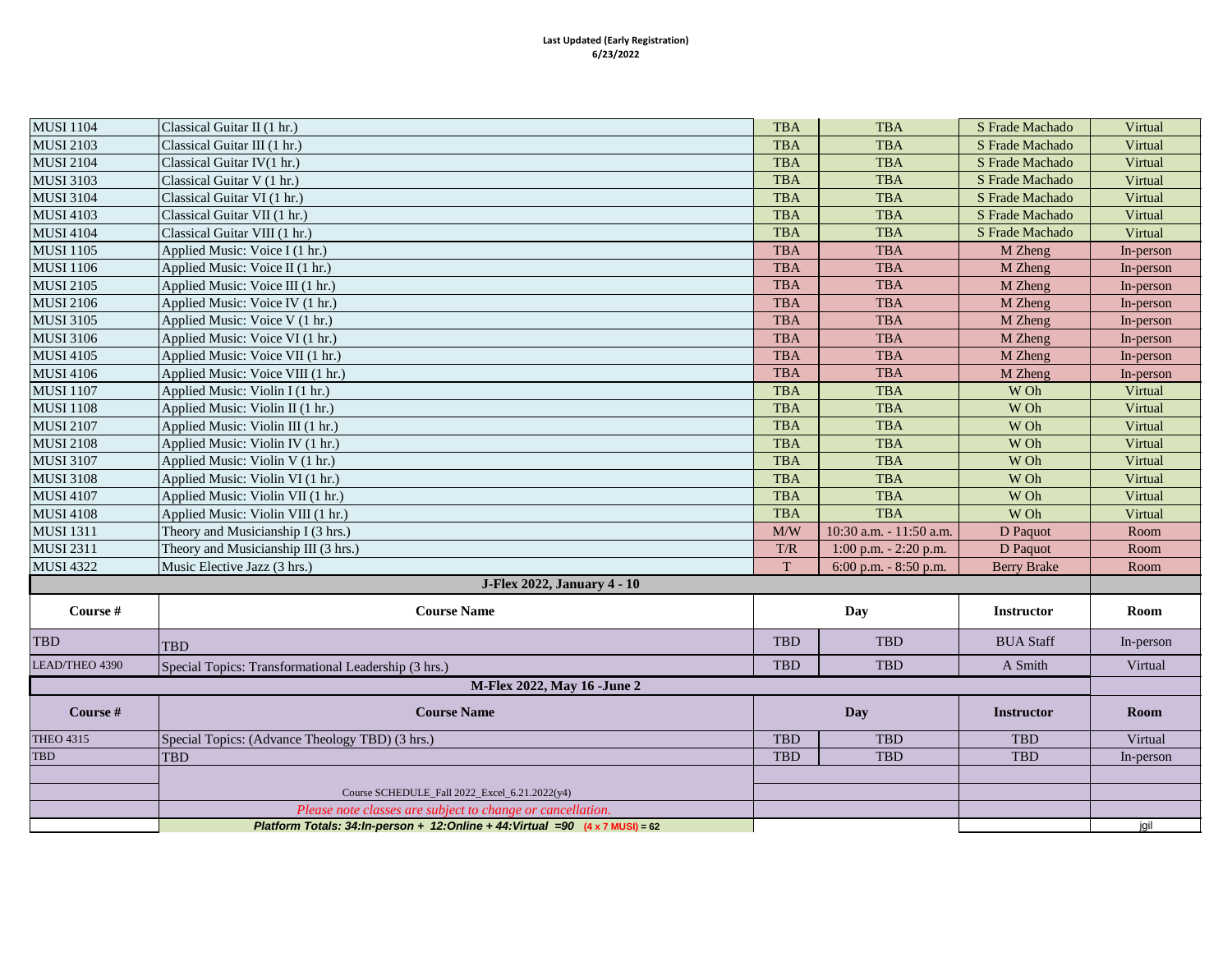### PENDING

PENDING

PENDING

PENDING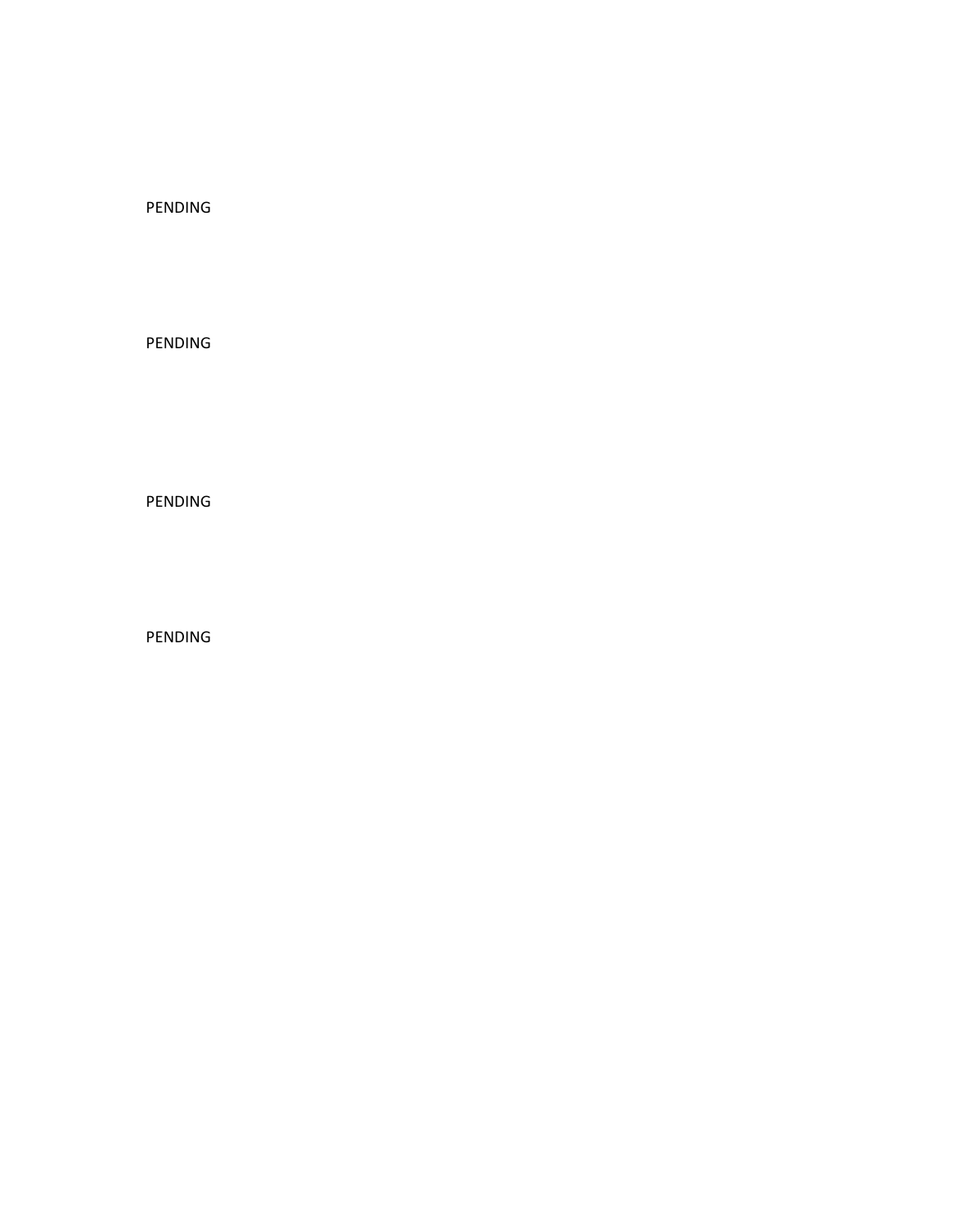### **Fall 2022 FT-Faculty Schedule**

**Course** N/A N/A N/a N/A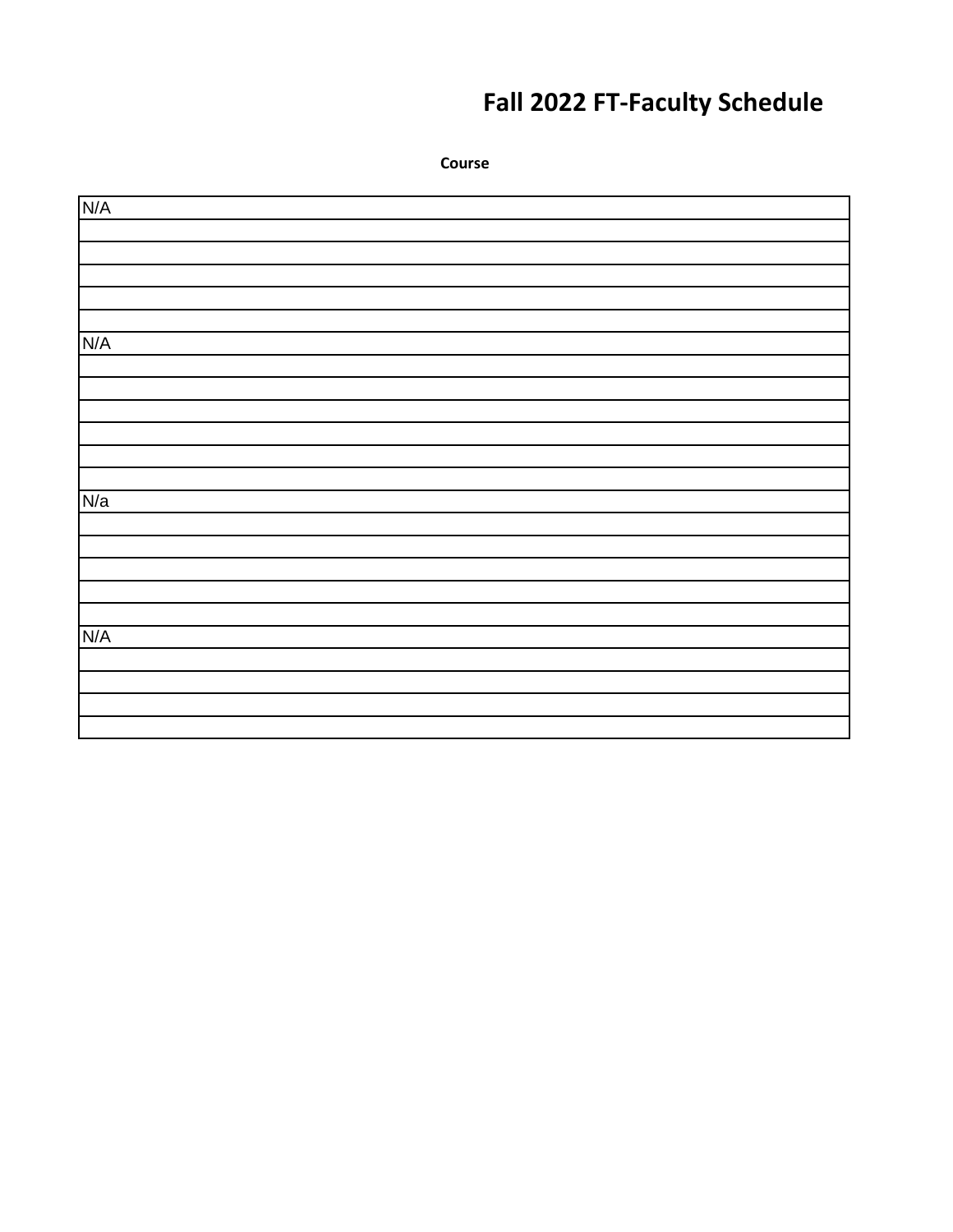| <b>Dates</b> | <b>Time</b> | <b>Faculty</b> | Room |
|--------------|-------------|----------------|------|
|              |             |                |      |
|              |             |                |      |
|              |             |                |      |
|              |             |                |      |
|              |             |                |      |
|              |             |                |      |
|              |             |                |      |
|              |             |                |      |
|              |             |                |      |
|              |             |                |      |
|              |             |                |      |
|              |             |                |      |
|              |             |                |      |
|              |             |                |      |
|              |             |                |      |
|              |             |                |      |
|              |             |                |      |
|              |             |                |      |
|              |             |                |      |
|              |             |                |      |
|              |             |                |      |
|              |             |                |      |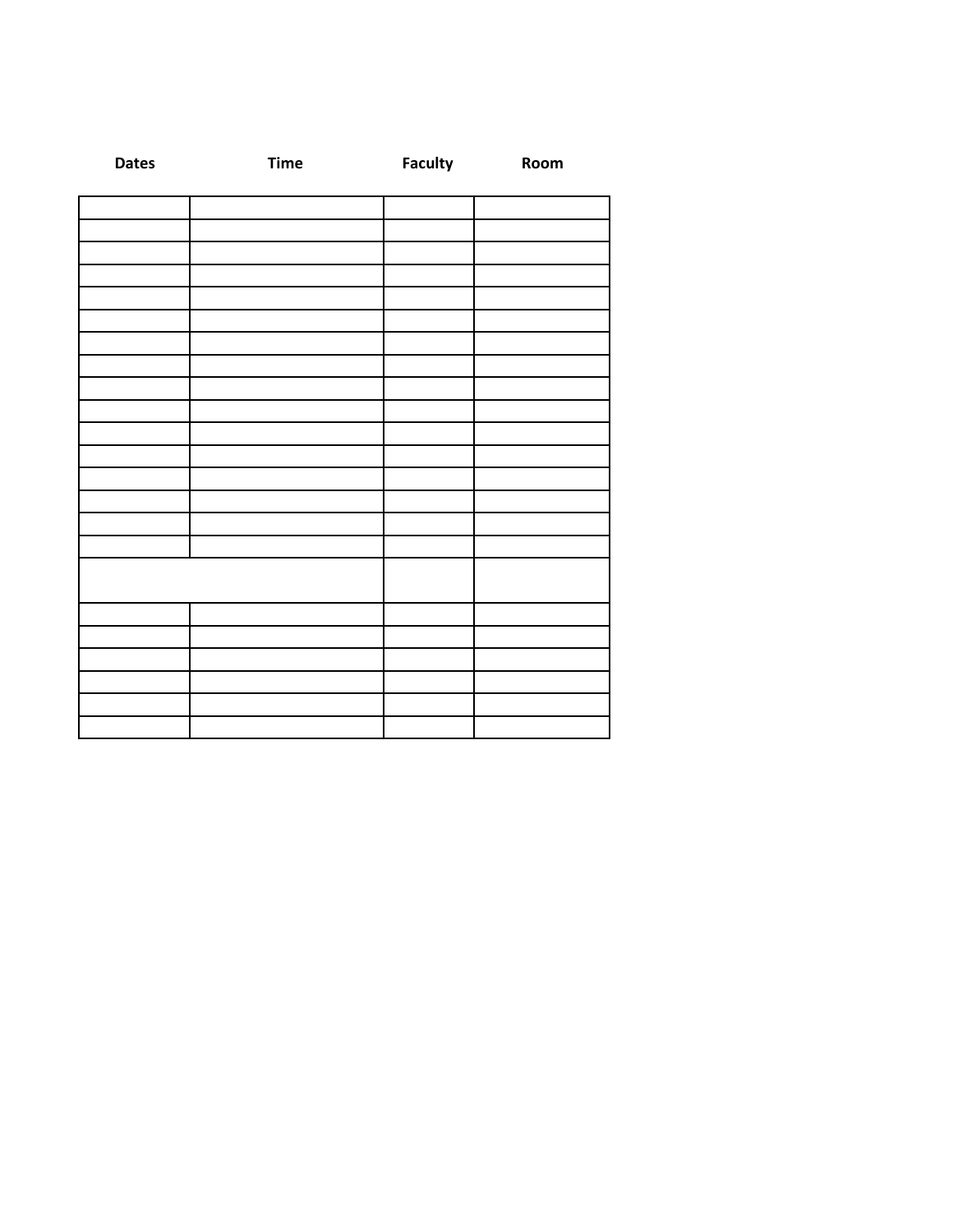|              | <b>Course</b> #    |
|--------------|--------------------|
|              |                    |
| 1            | ART 1302-O         |
| $\mathbf{2}$ | <b>ACCT 2301-O</b> |
| 3            | <b>ECON 2325</b>   |
| 4            | ENVR 1301          |
| 5            | <b>FOUN 1101-O</b> |
| 6            | FOUN 1102-O        |
| 7            | <b>_EAD 2301</b>   |
| 8            | LEAD 3301          |
| 9            | <b>PCC 3300</b>    |
| 10           | MIN 0010           |
| 11           | <b>PSYC 3361</b>   |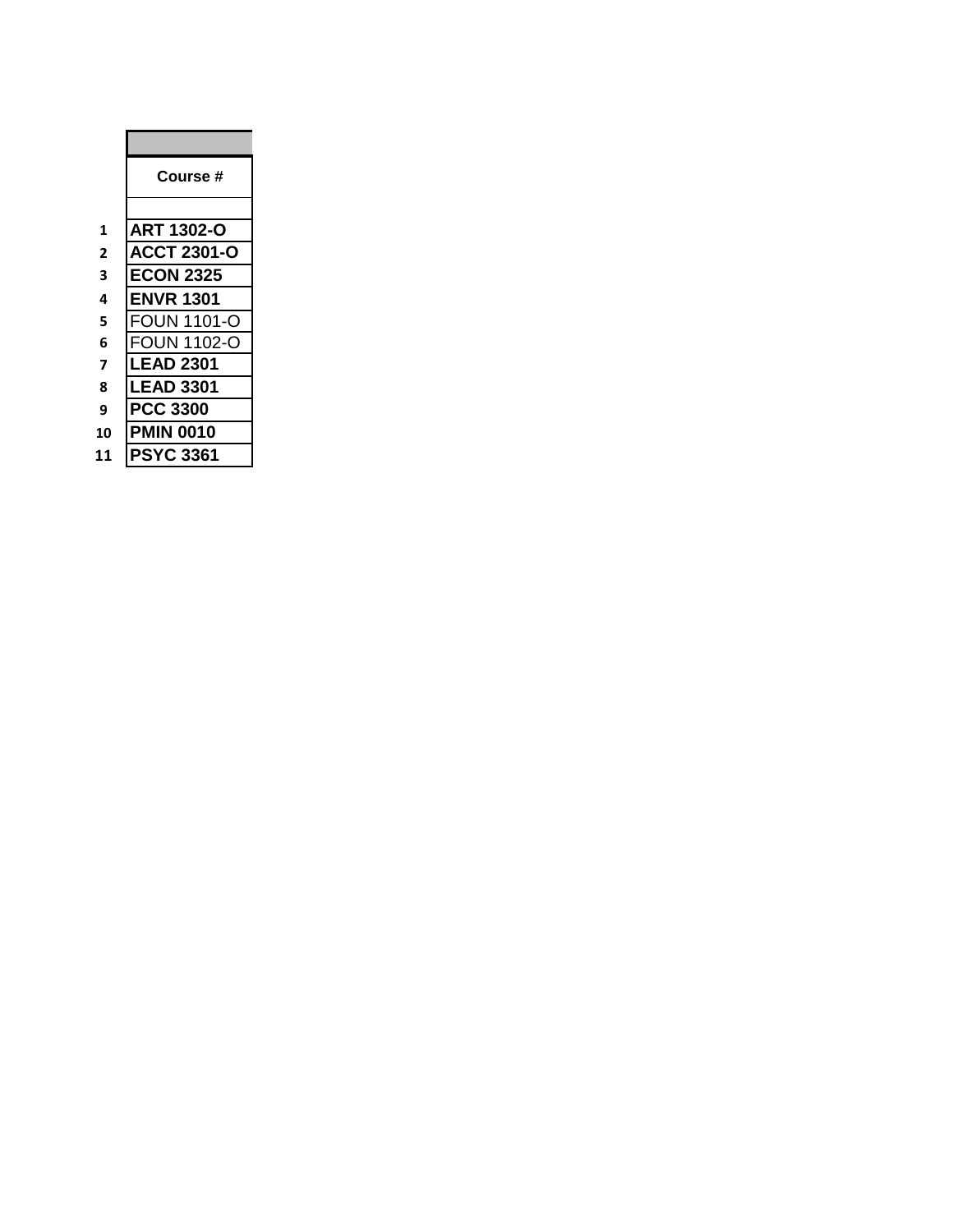| <b>Online Courses - Fall 2019</b>                              |        |
|----------------------------------------------------------------|--------|
| <b>Course Name</b>                                             | Day    |
|                                                                |        |
| Latin Art Appreciation (3hrs.)                                 | Online |
| Principles of Accounting (3hrs.) PreReq BUSI 1301, & MATH 1324 | Online |
| Microeconomics (3hrs.) PreReq: BUSI 1301 & MATH 1324           | Online |
| Environmental Science (3hrs.)                                  | Online |
| Foundation Class (1hr.)                                        | Online |
| Fundamentals of Academic Research (1hr.)                       | Online |
| Cross-Cultural Communications (3hrs.)                          | Online |
| Survey of Leadership Models                                    | Online |
| Introduction to Pastoral Care                                  | Online |
| <b>Christian Service Program</b>                               | Online |
| Social Psychology (3hrs.)                                      | Online |